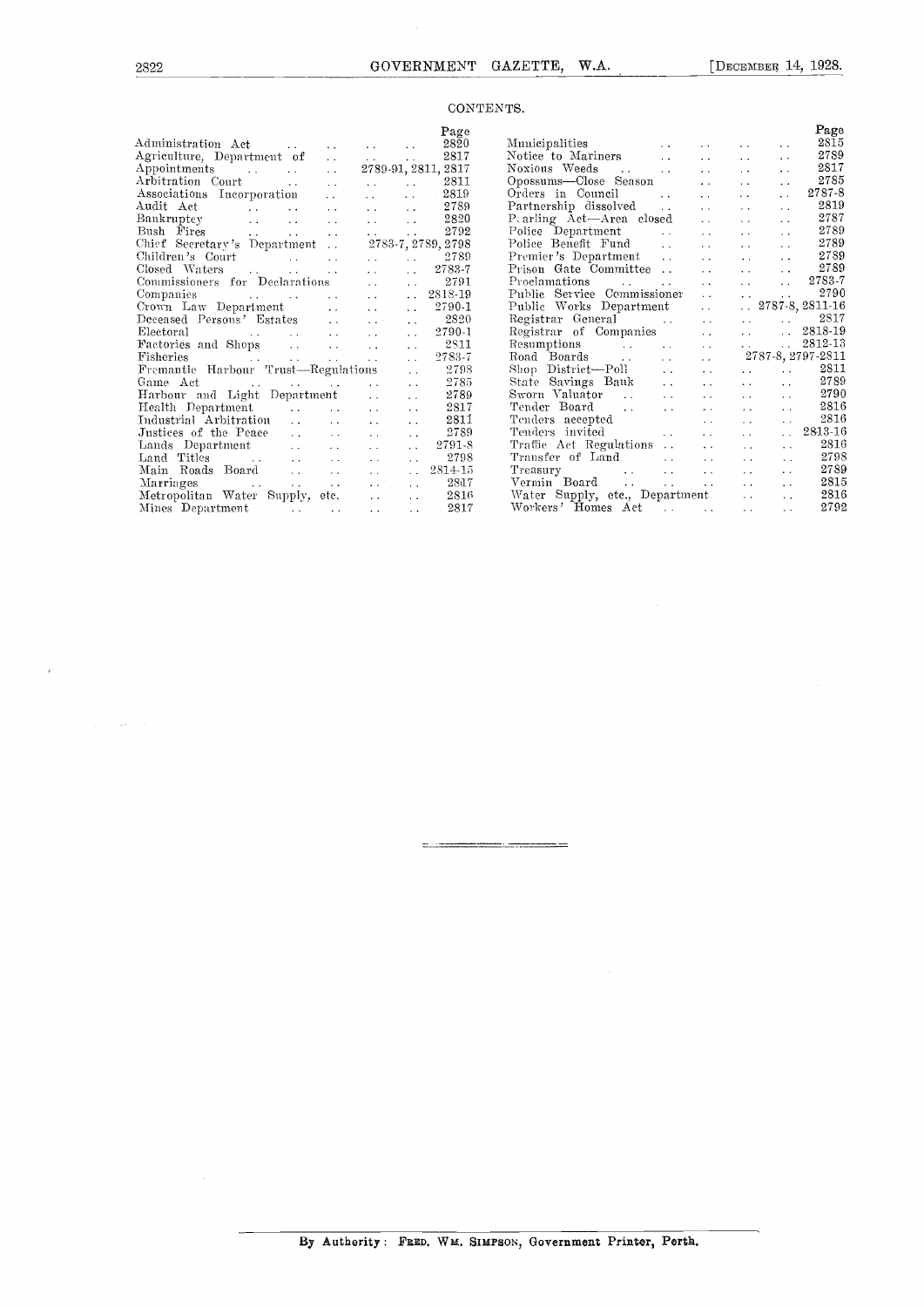

## Government Gazette

## PERTH, FRIDAY, 14 DECEMBER 1928 No. 61

© STATE OF WESTERN AUSTRALIA

## **CONTENTS**

Administration Act Agriculture, Department of Appointments Arbitration Court Associations Incorporation Audit Act Bankruptcy Bush Fires Chief Secretary's Department Children's Court Closed Waters Commissioners for Declarations Companies Crown Law Department Deceased Persons' Estates Electoral Factories and Shops Fisheries Fremantle Harbour Trust—Regulations Game Act Harbour and Light Department Health Department Industrial Arbitration Justices of the Peace Lands Department Land Titles Main Roads Board Marriages Metropolitan Water Supply, etc. Mines Department Municipalities Notice to Mariners Noxious Weeds Opossums—Close Season Orders in Council Partnerships dissolved Pearling Act—Area closed Police Department Police Benefit Fund Premier's Department Prison Gate Committee